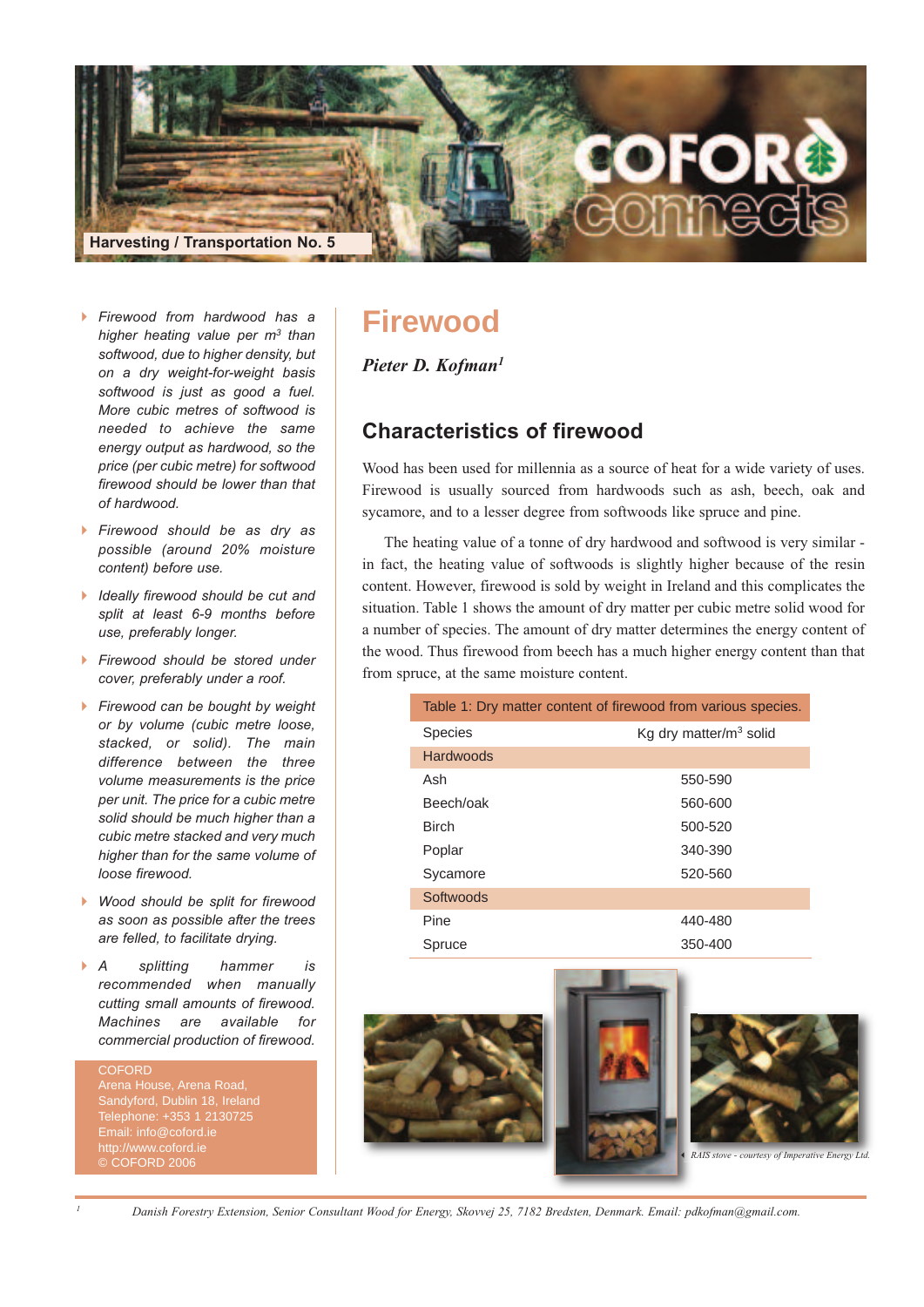# **Moisture content**

Hardwoods generally have natural moisture content of between 40 and 50%, while softwoods have a moisture content of between 50 and 60%. Wood ready for the fireplace should be as dry as possible, preferably around 20% moisture content. Firewood with higher moisture content causes a buildup of tar and soot in the chimney and it burns with much lower efficiency and increases smoke pollution.

Bark insulates the stem against loss of moisture, so roundwood dries much slower than wood that has been cut and split. The golden rule is to prepare firewood in the winter prior to the one during which it will be used - even better would be to leave the firewood until the second winter.

# **How to split wood?**

Wood should be split as soon as possible after felling, as this will greatly facilitate drying. Generally speaking, hardwoods like ash, beech, and birch are easy to split; oak is not always as easy. Softwoods tend to be more difficult to split because of the knots in the wood.

The most difficult part of splitting wood is breaking the log for the first time. With large diameter wood it is best to first split the log into big wedges that can then be cut into smaller pieces more easily.

There are three ways to split wood:

- by hand;
- by a splitting machine;
- by a combined cutting and splitting machine.



## *By hand*

This is the most common method used for small amounts of firewood. Splitting with a normal axe is not ideal as they tend to have a narrow blade, which is sometimes ground slightly concave to facilitate slicing across the grain. The same axe will get stuck when trying to split wood along the grain. With almost every stroke, the axe has to be freed from the block of wood. One should not use a normal axe to try to drive wedges when splitting - the housing of the axe is not made for this purpose and will easily buckle, resulting in a loose shaft and the head coming off.

It is preferable to use a splitting axe; better still one should use a splitting hammer which is pointed on one side and flat at the other. The flat side can be used to drive wedges into large pieces of wood. The wider head passes a lateral force to the piece of wood, which makes it easier to split. A good quality splitting hammer is needed to drive wedges, as cheap hammers quickly begin to fray and deform (Figure 1).

Care is needed when using either tool as a wooden shaft can break if it hits off the block being split (Figure 1).

After some use, wedges will also begin to fray and should be rounded off using a grinder (Figure 2). If the fray is left unattended, small particles of iron can fly off and cause serious injury. Only use good quality steel wedges (aluminium or plastic are too soft for this work and are only recommended for felling work where steel wedges might damage the chainsaw).

Figure 1: This splitting hammer hit the log with the shaft. Note the frayed head.





Figure 2: Steel splitting wedge. The head has been rounded after use to prevent splinters from flying off.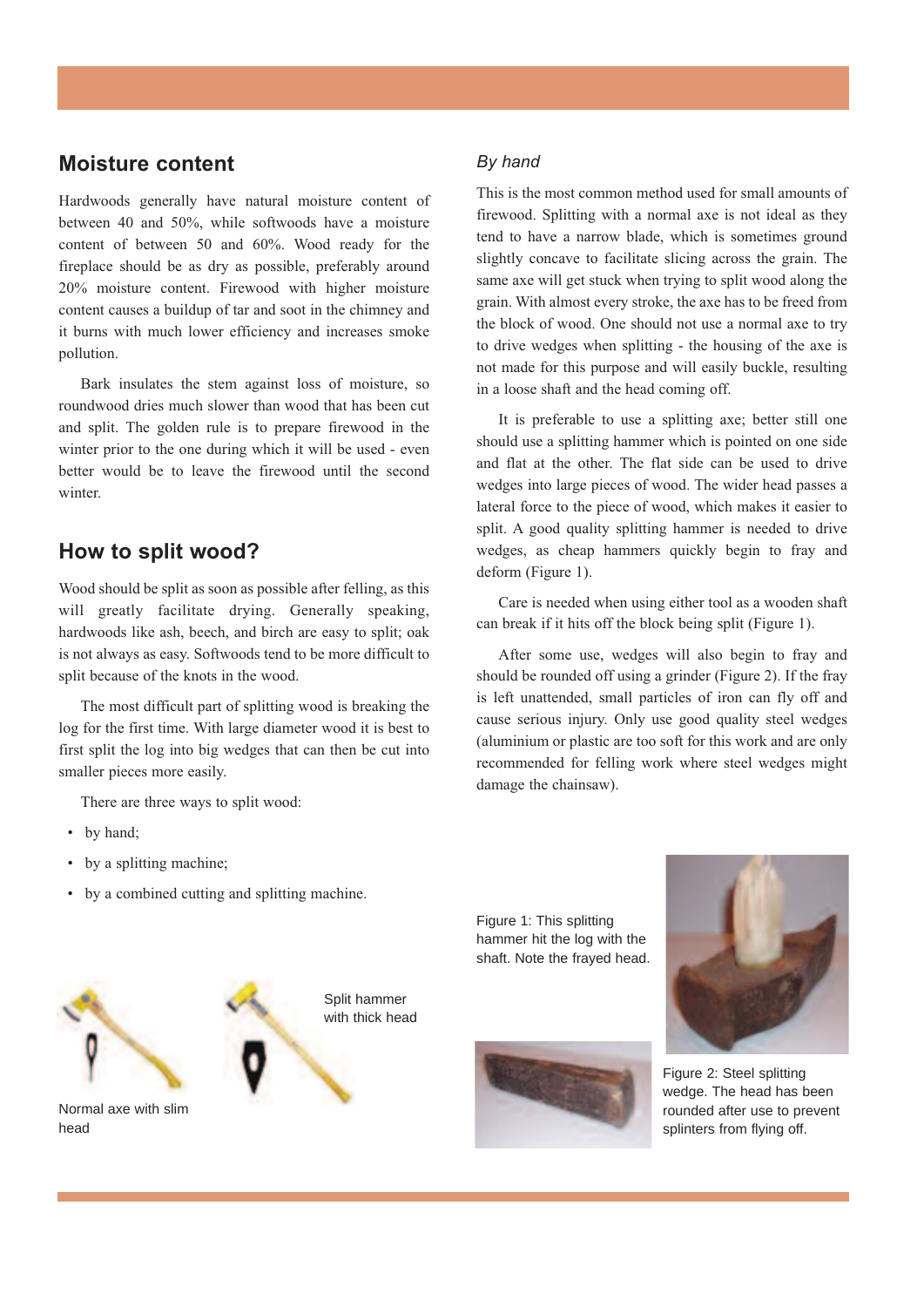## *By splitting machine*

The most common splitting machines have a hydraulic ram that pushes the splitting head through the wood. They can work either horizontally or vertically, are available in a variety of makes and at different prices, and can be powered by a petrol engine or electrically.

The smallest machines can split short logs up to 30 cm in length, medium ones can split wood up to 60 cm in length, while the largest can split wood up to several metres long. As these machines are expensive, these are often shared between users or rented.

Machines can be equipped with a single blade for splitting wood into two pieces, or with a cross knife for splitting into four. Blades for splitting into more than four pieces also exist, but they become increasingly impractical. The diameter of the wood to be split should fit the type of wedge to be used, as well as the size of the firewood required.

To prevent injuries to hands it is recommended that firewood splitters that operate only when both hands are pressing the handles, be used.

## *Combined cutting and splitting machines*

For those who want to produce firewood commercially a firewood processor is recommended. These machines first cross-cut the wood into suitable lengths. The pieces fall in front of the splitting ram that drives them through the wedge. The split pieces are then carried away on a conveyor



A combined cutting and splitting machine with conveyor belt.



Some examples of the variety of splitting machines available.

belt. In many cases the machine can be equipped with a two-way or a four-way blade, which can be lowered or raised, depending on the size of the log to be split. Very large machines can have splitting blades for more than four pieces at a time. In order to speed up the process, many machines can be equipped with a feed table, so that a supply of logs can be kept ready to feed into the cutting part of the machine.

## *Trading firewood*

Firewood is usually sold by the tonne. Freshly felled wood has a much higher weight per unit of volume than dried wood. For example, a tonne of fresh Sitka spruce will contain 55% moisture, while a tonne of fresh beech typically contains 45%. Natural drying of both softwood and hardwood can reduce the moisture content down to levels as low as 25%. During this process, the energy content (per tonne) increases by 120% for softwood and by 45% for hardwood. It is thus very important to know the moisture content of the firewood that is being sold or bought, and to aim for a low moisture content. Ideally, the price of the firewood should be directly related to the moisture content (or energy value): low moisture content would dictate a high price, while a high moisture content should give a low price.

The moisture content of firewood can easily be measured. Take some typical pieces of firewood and split them into kindling. Select some pieces and weigh them with a kitchen scales and note the fresh weight. Dry the pieces in an oven at 100°C for at least 6 hours. Weigh the pieces again. Divide the difference between the fresh weight and the dry weight  $(=$  moisture) by the fresh weight and